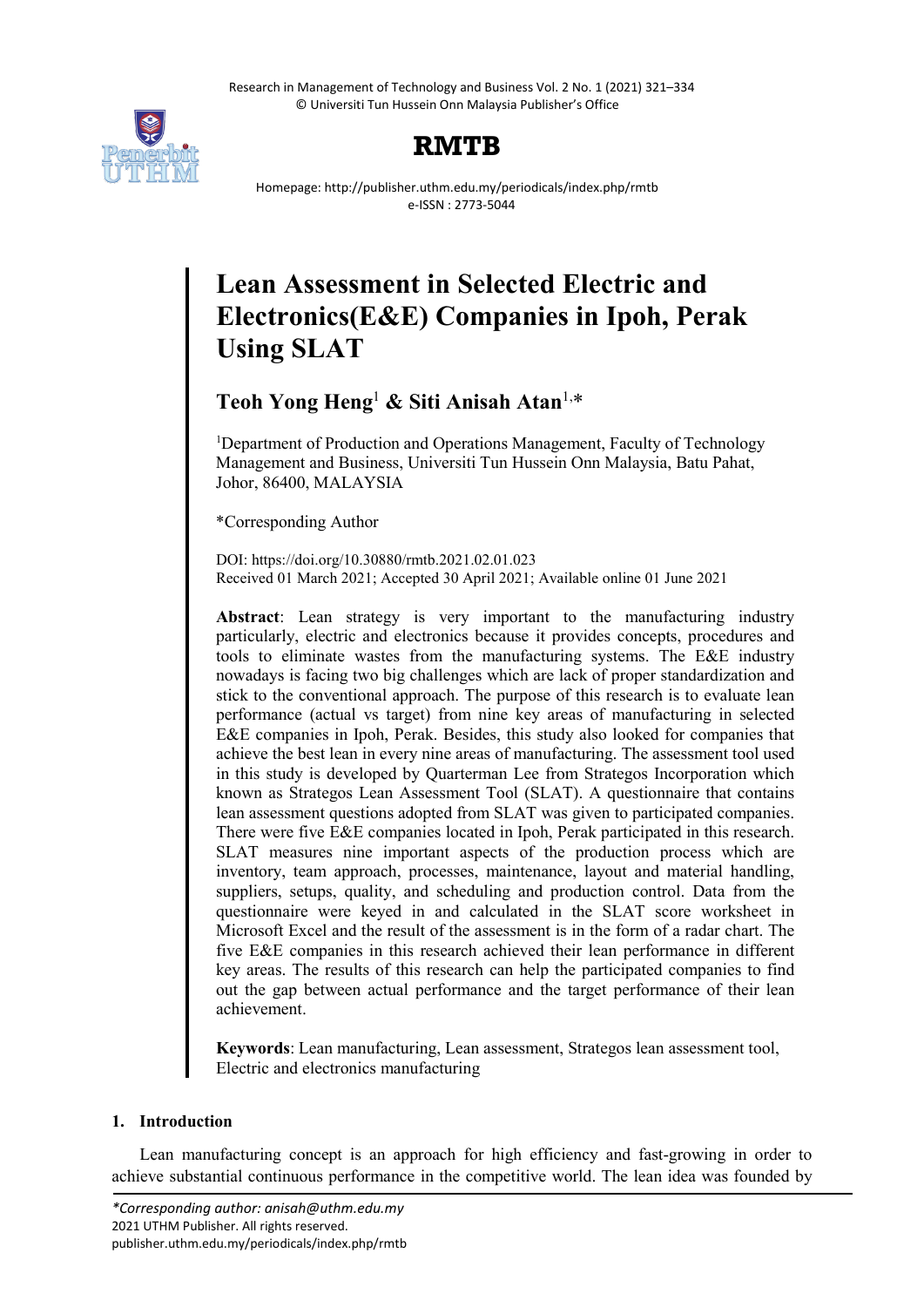Eji Toyoda, Taichi Ohno and Shigeo Shingo from Toyota Motor Company. The idea came out after their visit to the Ford Company plant in America. The business strategy in the time of economic recession was known as Toyota Production System (TPS), or well-known as "Lean Manufacturing" nowadays (Durakovic *et al*., 2018). The concept of lean manufacturing was derived from TPS in order to reduce cost and improve quality by removing wastes or non-value-added activities (Iranmanesh *et al*., 2019). Taiichi Ohno, the founder of TPS has classified waste into seven types which are defects, waiting, overproduction, over-processing, motion, inventory and transportation (Pereira *et al*., 2019). Besides that, lean manufacturing can also be a comprehensive method that will bring various types of benefit to the industry such as minimizing resources for production by eliminating wastes especially the activity that will incrementally costs, requirements of inventory and lead time but non-valueadded. Other than that, it also emphasizes the use of preventive maintenance, the quality improvement scheme, the flexibility of workforce and production. So, the implementation of the lean manufacturing concept in industries is a pertinent strategy in order to stay competitive in today's business atmosphere.

#### 1.1 Research Background

In 2019, the Electrical and electronics (E&E) industry was the largest contributor to the manufacturing sector in Malaysia which have total export of RM372.67 billion or equivalent to 44.70% of all exported manufacturing goods. Meanwhile, the E&E industry was also the largest export earner in Malaysia. Singapore, Hong Kong, Japan, the United States of America (USA) and China are the major export destinations of Malaysia's E&E products. In addition, the E&E industry also accounted for a remarkable 6.3% of GDP in Malaysia and create 560,000 job opportunities (MIDA Report, 2019). The approved investments of the E&E industry for the year 2019 is RM25.66 billion. There are 15.1% which equivalent to RM3.87 billion comes from domestic investments while 84.9% which equivalent to RM21.79 billion comes from foreign investments. According to MIDA Report (2019), Malaysia is a major country of electronics producer and exporter and the E&E industry was the leading sector in Malaysia's manufacturing sector. The E&E industry in Malaysia can be categorized into four sub-sectors which are electronic components, consumer electronics, industrial electronics, and electrical products. To make the Malaysian E&E industry has the ability to operate at a low cost, the lean manufacturing concept is very crucial to be employed in the industry.

## 1.2 Problem Statements

In a globally integrated and highly competitive world economy, the survival of the E&E industry is determined by their ability to meet and adapt to a dynamic business environment in order to produce and provide their products with high quality at a reasonable price to the customers. For this reason, lean manufacturing is one of the most effective methods that many industries have applied in order to sustain their competitiveness in the international market. Lean manufacturing was used in the industry to increase efficiency and productivity with incessant waste elimination. The key focus of lean manufacturing was to meet high quality and low-price customer demands (Gupta, 2017). One of the purposes that implementing the lean manufacturing system in an industry is to assess and identify seven common wastes in the process of production. Waste in lean manufacturing can be defined as the resources that used in any activities but did not generate any value for the products or customers (Zhang *et al*., 2020). There are seven common wastes in lean manufacturing which are inventory, overproduction, defects, waiting, motion, transportation and over-processing. In this context, reducing and eliminating wastes because is one of the important issues that will affect the production process in an industry. Besides that, electronic manufacturing industries nowadays are facing two critical challenges i.e. lack of proper standardization, and stick to conventional approach (Foo *et al*., 2015). The first challenge face by the E&E industry is the lack of proper standardization. Standardization is one of the necessary conditions to successfully attend in lean implementation application. It provides interoperability between business interaction and production process but most of the electronic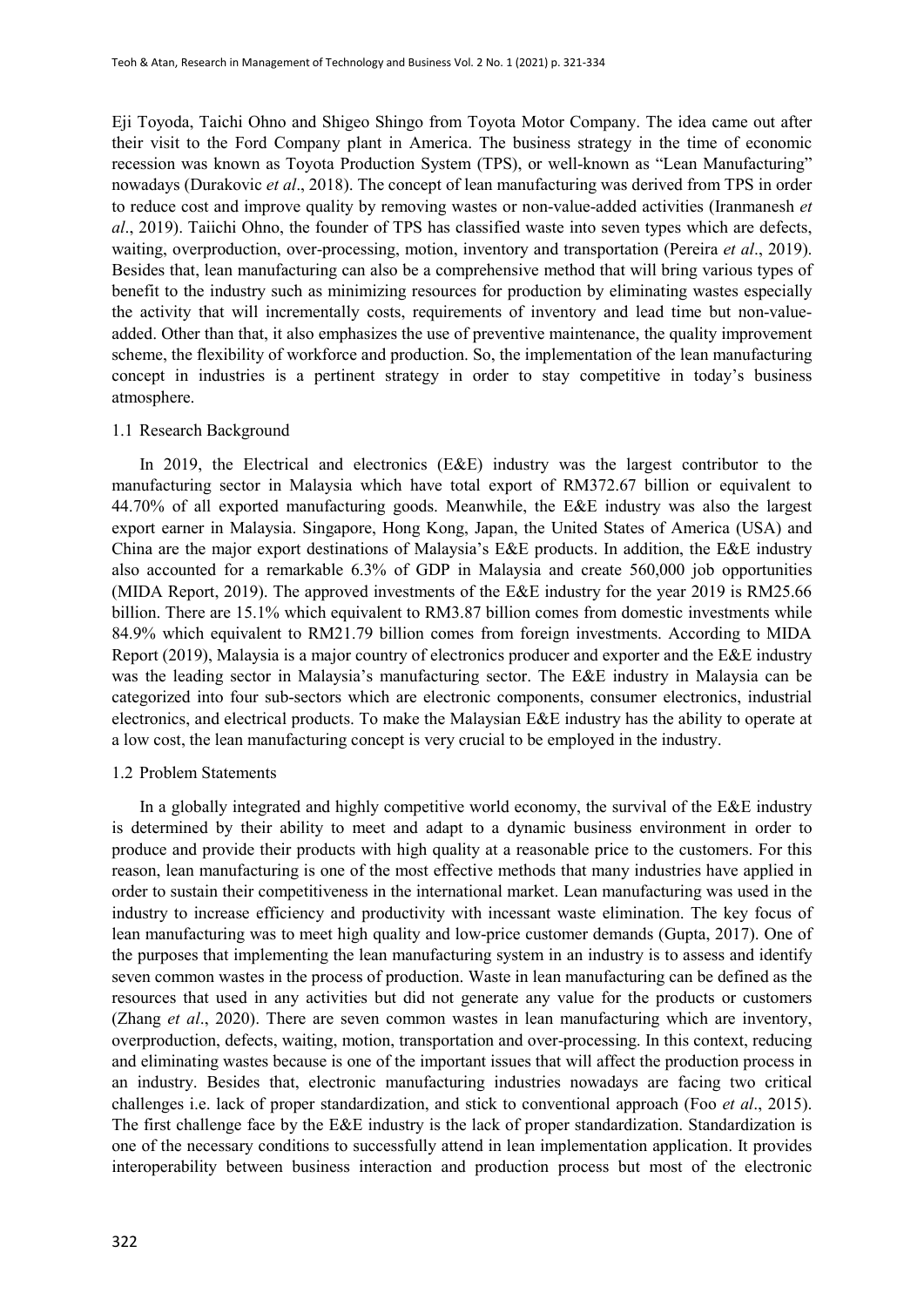manufacturing industries did not fully implement it. The second challenge faced by the E&E industry is to stick to the conventional approach. These challenges occur in E&E industries because they had been nurturing the conventional strategies of development for a long time and unwilling to change and accept lean manufacturing. This will jeopardize the E&E industry's survival in this dynamic business world. Applying lean principles can dampen the effect of critical challenges in the industry because lean principles have timeless application and a great impact on business performance.

#### 1.3 Research Questions

- (i) What is the lean status (actual vs target) of selected E&E companies measured from nine key areas of manufacturing based on Strategos Lean Assessment Tool (SLAT)?
- 1.4 Research Objectives
	- (i) To evaluate the lean status (actual vs target) of selected E&E companies from nine key areas of manufacturing based on Strategos Lean Assessment Tool (SLAT).

#### **2. Literature Review**

#### 2.1 Lean Principles

Lean manufacturing can be described as a multi-aspect concept. It can be classified together with different types of organizational practices. The organizational practices of lean manufacturing include TQM, TPM, JIT, HRM, pull, flow, setup reduction, control procedures, maintenance efficiency, and employees implicate. As a set of practices, lean manufacturing concentrated on reduce non-valueadded activities and wastes from the manufacturing operations in a company (Moura & Botter, 2017). Lean manufacturing was regarded as the inheritor of the Toyota Production System (TPS) (Tang *et al*., 2016). The main goal of TPS was reducing cost and increasing productivity by eradicating waste or non-value-added activities (Hasan *et al*., 2017). The reduction of waste was based on the philosophy of Taiichi Ohno that any activities must produce added value and that wasteful activities must be eliminated (Fritze, 2016).

Lean manufacturing was a structured process to eliminate waste within a manufacturing system. TPS has developed its own production system to eliminate three lean enemies which are Muri, Mura and Muda (3M) (Jayswal *et al*., 2017). Muri (unevenness), Mura (overburden) and Muda (waste) were Japanese words that TPS frequently used during their lean development. Minimizing the losses of 3M is the logical approach that restricts the tasks producing costs for the entire production system (Zwolińska, 2016). 3M should not be viewed separately because they are interrelated and interdependent. Therefore, they should be looked at in accordance with a wider and integrated view. Mura creates Muri in many organizations which undercut earlier efforts to remove Muda. In general, the root causes of Muda are mostly Mura and Muri (Järvenpää & Lanz, 2019).

#### 2.2 Lean Assessment

In the era of 1990s, many manufacturing companies started to transform from traditional to lean manufacturing techniques. To facilitate lean implementation and to make better manufacturing operations, the condition of operations at the manufacturing facilities need to be assessed. Assessment is a prerequisite and a method of gathering information regarding the current state. Lee (2004) an internationally renowned expert in lean manufacturing has also developed a lean assessment tool. This assessment tool helps to investigate, evaluate, and measure key areas of manufacturing. The tool is very user-friendly and the result is a deeper understanding of key issues, problem areas, and potential solutions. This study was employed this assessment tool which is known as Strategoes Lean Assessment Tool (SLAT).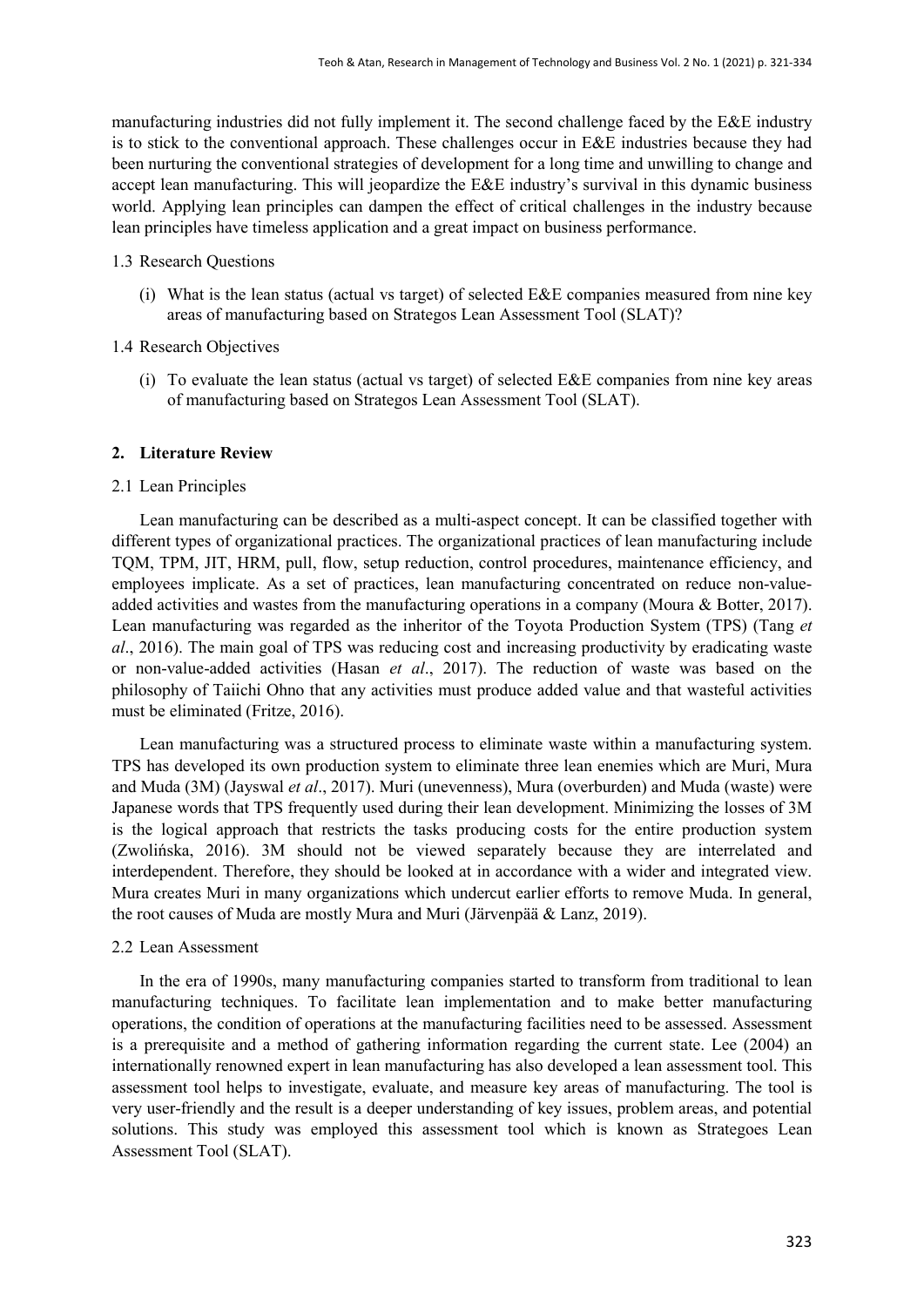According to Sofianti *et al*. (2016), there are three lean assessment tools that have been widely used in lean manufacturing which were LAI Enterprise Self-Assessment Tools (LESAT), SLAT and Shingo Prize Model which was developed by Shigeo Shingo.

#### 2.3 Strategos Lean Assessment Tool (SLAT)

The Strategos Lean Assessment Tool (SLAT) was established by Quarterman Lee from Strategos Inc. SLAT was mainly used in identifying, appraising, and evaluating nine significant key areas of lean manufacturing (Pradnya, 2015). Besides that, it can also be used to examine the problems from different area and their possible solutions. The nine significant key areas of SLAT are inventory, team approach, process, maintenance, layout and material handling, supplier, setups, quality and production control and scheduling.

## *(a) Inventory*

In the inventory key area of SLAT, respondents will be required to identify the portion of middle and upper managers can state from the memory of current turnover and the purpose of finished goods, Work-In-Process (WIP), purchased items and raw materials. Besides that, this key area also involves the overall inventory turnover and the inventory turnover ratio of the industry (Sofianti *et al*., 2016).

## *(b) Team Approach*

In the team approach key area of SLAT, the respondents will be required to identify their organization type. There are five organization types involved in SLAT which are exploitative, bureaucratic, consultative, participative and highly participative. Besides that, the team approach section also involved other questions such as remuneration for workers on the factory floor, job security, annual employee turnover rate, team building training and active participation in the team of all personal (Sofianti *et al*., 2016).

#### *(c) Processes*

The processes key area in SLAT requires respondents to assess the manufacturing processes and designs in their industry. This key area involves the evaluation of the machines or single process areas that the products need to pass through, overall deviation scale of plant's process selection, shift output, changes of total production rate, management's target operating capacity, and the overall deviation of plant's process selection with respect to technology level (Sofianti *et al*., 2016).

#### *(d) Maintenance*

For the maintenance key area, the respondents will be required to assess the maintenance of their lean manufacturing systems such as equipment records and data, percentage of unplanned, unexpected, or emergency maintenance of the lean manufacturing system, defined preventive schedule, breakdown limit or interrupt the production of equipment, and overall average availability of plant equipment (Sofianti *et al*., 2016).

#### *(e) Layout and Material Handling*

In SLAT, layout and material handling key area evaluate the total space for storage and material handling usage in an industry, plant space that is organized by function or process type, movement of material, housekeeping and plant's appearance, and how well could an outlander or visitor pass through and identify the manufacturing processes and their sequences (Sofianti *et al*., 2016).

#### *(f) Suppliers*

The lean supply chain of an industry will be evaluated in suppliers key area. In this key area, the number of suppliers for each raw material or purchased items, raw materials or purchased items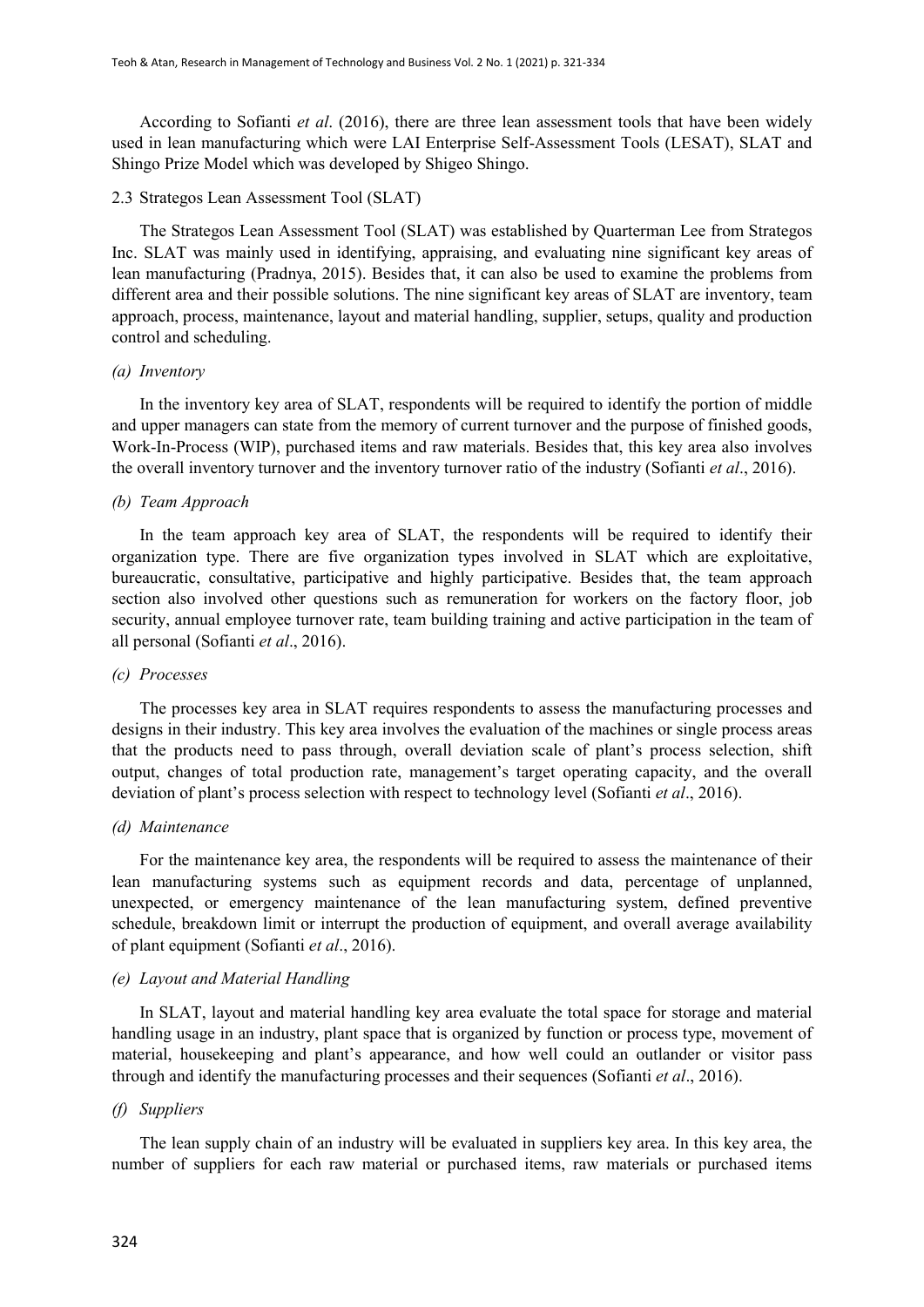comes from qualified suppliers or directly delivered without any incoming inspection required, and how often the raw materials and purchased items delivered (Sofianti *et al*., 2016).

#### *(g) Setups*

In the setups key area of SLAT, the overall setup time for major equipment, the percentage of machine operators that have received formal training in rapid setup techniques and the extent of managers and workers measured and determined on setup performance (Sofianti *et al*., 2016).

## *(h) Quality*

The Statistical Process Control (SPC) questions will be emphasized in the quality key area. The respondents will be required to answer the questions that related to the percentage of total employees that have had received basic SPC training, the operation parts that controlled by SPC, the operators that accomplished SPC and the overall defect rate in the organization (Sofianti *et al*., 2016).

#### *(i) Scheduling and Production Control*

In the key area of scheduling and production control, the respondents will be required to determine the design of the manufacturing system which involves the WIP flows that directly operate from one to another without any intermediate storage, the 'Kanban' or Broadcast Control that use in WIP, and the on-time delivery performance of the organization (Sofianti *et al*., 2016).

#### **3. Research Methodology**

#### 3.1 Research Design

Lean assessment approach in this study is similar to that used by Taj (2005) and Ihezie and Hargrove (2011). Both studies used SLAT to evaluate the manufacturing plants in nine key areas of manufacturing: inventory, team approach, processes, maintenance, layout/handling, suppliers, setups, quality and scheduling and control. This study was intended to evaluate and perform an assessment of the lean status of the E&E industry in Malaysia, particularly in Ipoh, Perak. This study selected many E&E companies in Ipoh, Perak to participate in this research but only 5 companies were willing to participate. The researcher selected E&E companies based on their own judgement and the companies have chosen were due to readily accessible. Respondents for this research were from the managerial level due to knowledge about lean implementation in the companies is better understood by people at the management level. In addition, this assessment needed respondents who have control or at least have knowledge about various departments in the company such as production, maintenance, purchasing, and human resources.

#### 3.2 Data Collection

Data regarding the lean status of the studied companies were collected through a questionnaire comprised of three sections. Section 1 was about the information of the respondent and the background of the company. Section 2 related to the Strategic Impact Factor (SIF), in which the company set their preference for the nine key areas of manufacturing. This is a very important factor that is set by the user that reflects the relative importance of the area in relation to other areas. SIF is in percentage. The total of all sections must equal 100 percent. Section 3 is questions adopted from SLAT and divided into nine parts which represent nine key areas of manufacturing. Each part has three to six multiple-choice questions related to nine key areas of SLAT i.e. inventory, team approach, processes, maintenance, layout and material handling, suppliers, setups, quality and production control and scheduling.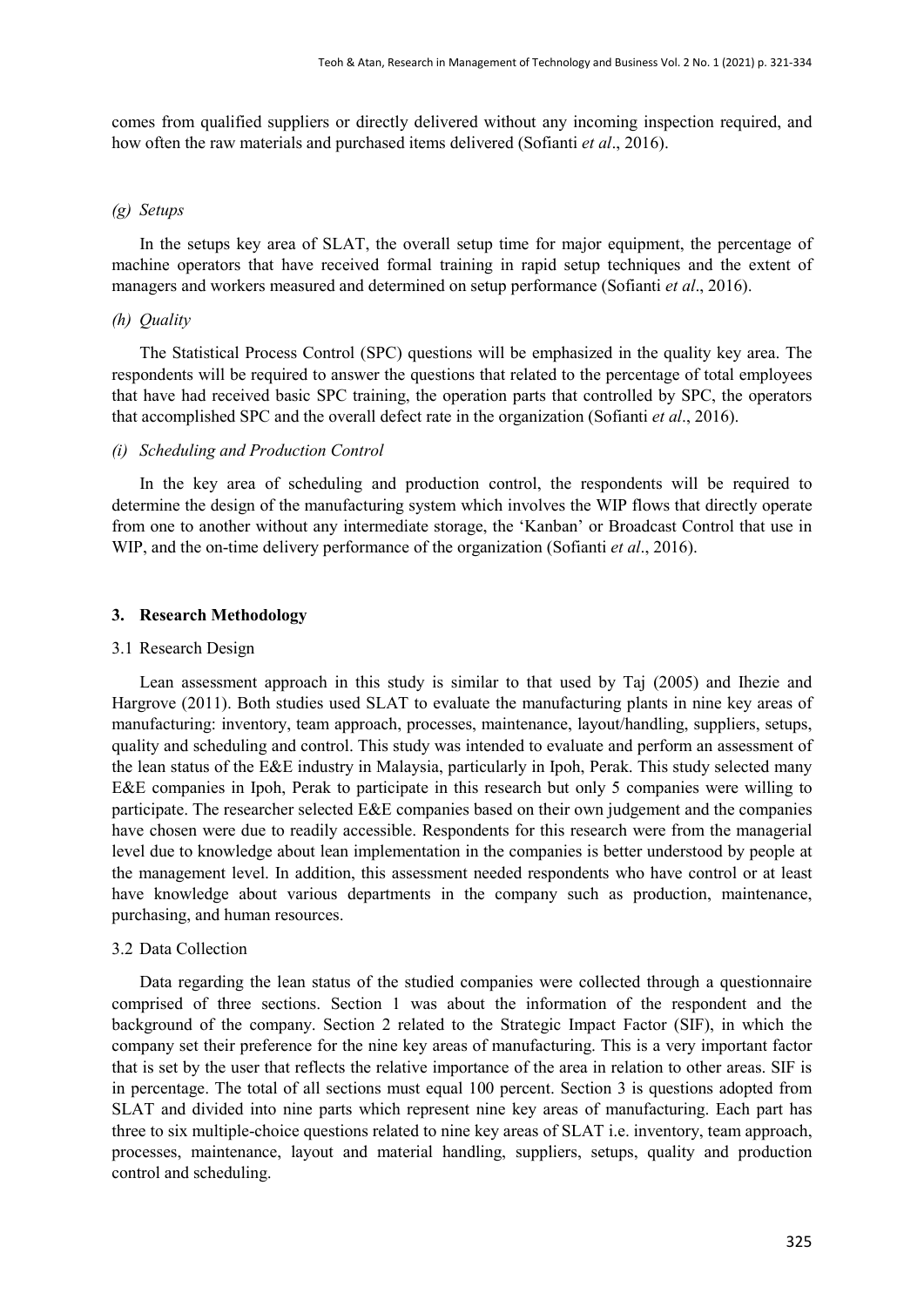#### 3.3 Data Analysis

Specific After getting feedback from the respondents, the data from Section 2 and Section 3 of the questionnaire was keyed in to excel spreadsheet template as a part of SLAT by Strategos Incorporation. The Excel template as in Table 1 is programmed to calculate score results. The results will be displayed as a lean profile chart that shows the current status of the plant and the gap from their specific lean targets. The first column in Table 1 is the list of nine key areas of SLAT. The second column is section points which represents the total score of each area calculated from the answer provided in the questionnaire. For each answer in each section of the questionnaire, a score between zero and four marks is given. The third column is regarded to the number of questions in each section. In the fourth column, the section average (Section AVG) was calculated by dividing the section points in the second column by the number of questions in the third column. The fifth column in the SLAT score worksheet is section percentage. The section percentage was calculated by dividing the Section AVG by four to find the maximum probable score. The sixth column is related to Strategic Impact Factor (SIF). SIF is an important factor that was set by the respondent. It represents the relative significance of a specific section compare to others. The respondent can fill various SIF based on their preference and precedence. The total score of SIF should be equal to 100 percent. The last column in the SLAT score worksheet is section target, which was calculated by dividing the SIF in the sixth column by the maximum number in that column.

| Section        | Section | $#$ of         | Section | Section    | Strategic Impact | Sect.    |
|----------------|---------|----------------|---------|------------|------------------|----------|
|                | Points  | Ouest.         | Avg.    | $\%$       | Factor           | Target   |
| Inventory      |         | 3              | 0.33    | 8          | 12.0             | 80.0%    |
| Teams          | 11      | 6              | 1.83    | 46         | 10.0             | 66.7%    |
| <b>Process</b> | 7       | 6              | 1.17    | 29         | 11.0             | 73.3%    |
| Maintenance    | 16      | 5              | 3.20    | 80         | 9.0              | $60.0\%$ |
| Layout         | 18      | 5              | 3.60    | 90         | 9.0              | 60.0%    |
| Supplier       | 15      | 5              | 3.60    | 75         | 10.0             | 66.7%    |
| Setup          | 2       | 3              | 0.67    | 17         | 11.0             | 73.3%    |
| Quality        |         | $\overline{4}$ | 1.25    | 31         | 15.0             | 100.0%   |
| Scheduling     |         | 3              | 2.33    | 58         | 13.0             | 86.7%    |
|                |         |                |         | <b>SUM</b> | 100              |          |
|                |         |                |         | MAX        | 15.0             |          |

**Table 1: Example of SLAT Score Worksheet**



**Figure 1: Example of SLAT Profile Chart**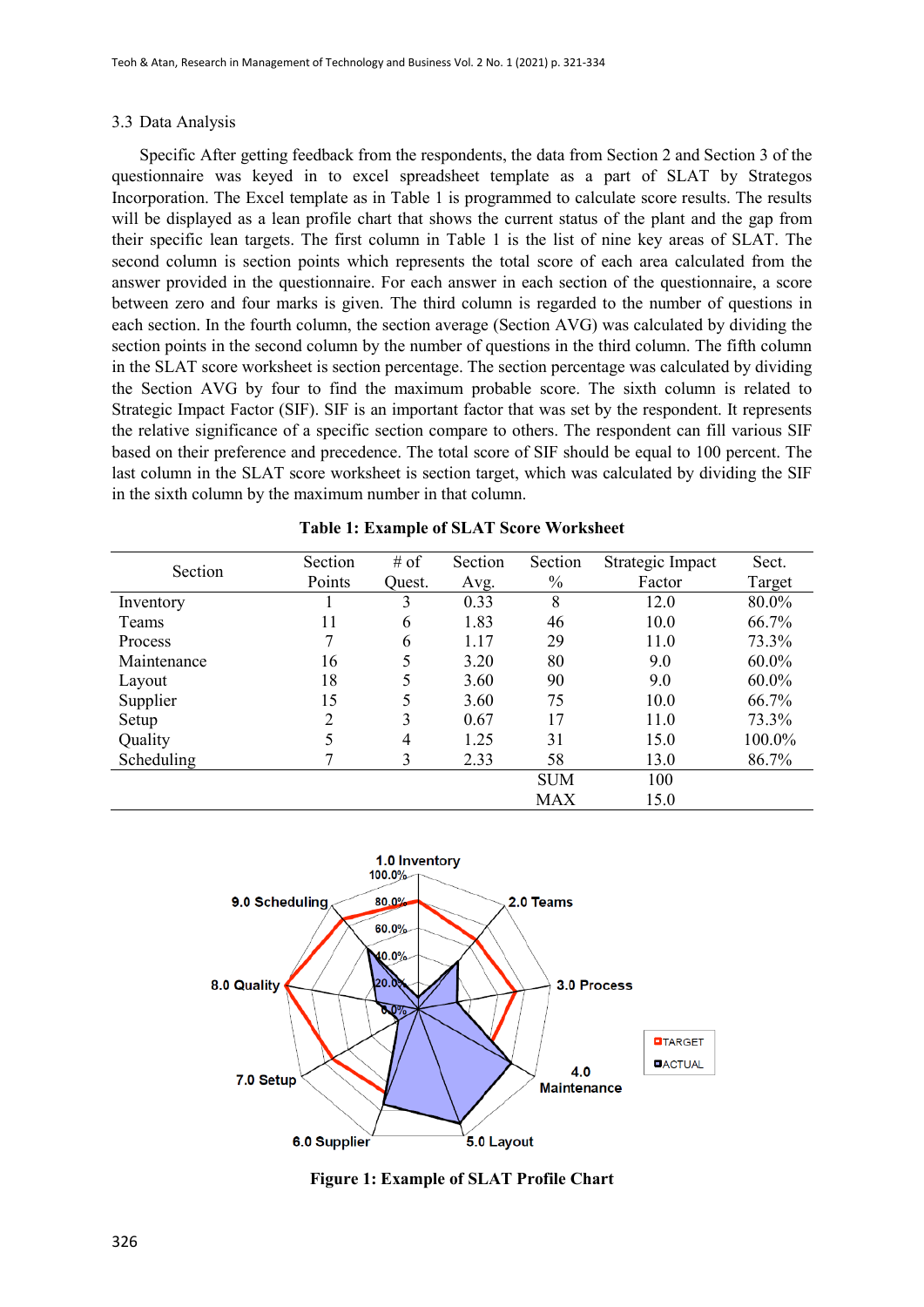## **4. Results and Discussion**

#### 4.1 Respondents and Company Information Analysis

#### *(a) Job Position*

Figure 2 shows the job position of that received questionnaire. The pie chart above shows that there is 1 respondent or equivalent to 20% hold a job position as a general manager. Meanwhile. There is also 1 respondent or equivalent to 20% hold another job position which is the director of industry. In addition, there are 3 respondents or equivalent to 60% who hold a job position as a manufacturing department manager.

## *(b) Working Experience*

Figure 3 shows the working experience of the respondent. There is 1 respondent or equivalent to 20% has 5 to 10 years of working experience in their industry. Besides that, there are 4 respondents or equivalent to 80% have more than 15 years of working experience in their industry.

## *(c) Number of Employees*

Figure 4 shows the number of employees of the participated companies. 2 companies or equivalent to 40% have less than 100 employees and 3 companies or equivalent to 60% have 101 to 500 employees.

## *(d) Results 2*

Figure 5 shows the years of operation of the studied companies. There is 1 company or equivalent to 20% had operated 10 to 15 years. Besides that, there are 4 companies or equivalent to 80% had operated for more than 15 years.



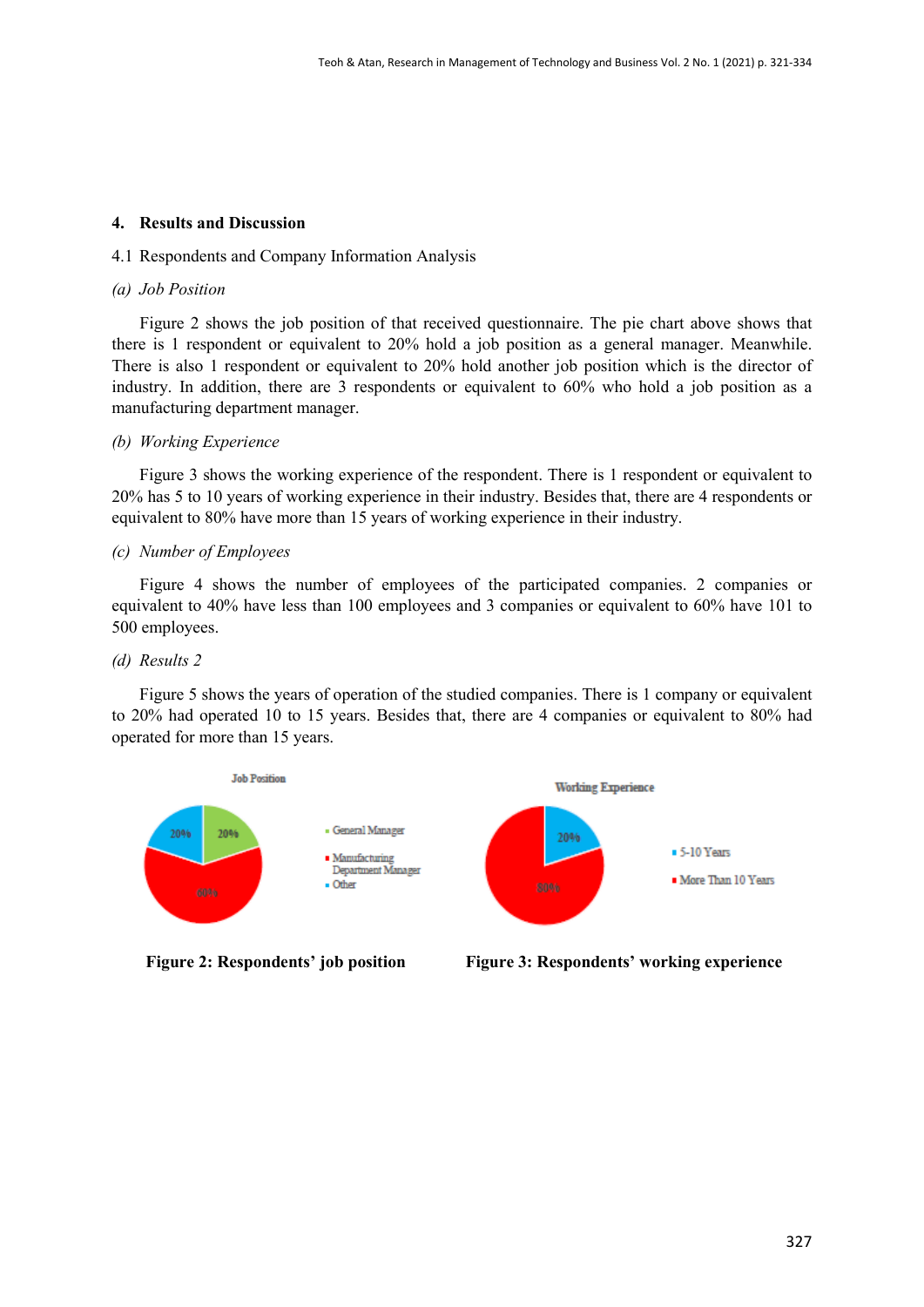

#### 4.2 Lean Assessment Analysis

#### *(a) Company A*

Table 2 and Figure 6 show the lean assessment result for Company A. Company A operation is mainly the design, manufacturing and sales of control boards for automatic electronic gate system, electronic sensors controllers and all kind of electronic and electrical products. There are five key areas that have achieved the target performance which are team approach, processes, layout and material handling, setups, quality and scheduling and production control. Among these five key areas, the team approach, maintenance, and layout and material handling have got the highest score which is 75%. There are three key areas that have not achieved the target performance and need to be focused on and addressed by the industry which are inventory, maintenance and suppliers. The suppliers get the lowest score among these four key areas which is 30% and has a big gap between actual performance and target performance. From the perspective of suppliers, the result shows that the average number of suppliers for each raw material or purchased items in this industry was 1.2 to 1.4. Besides that, there are only 11 to 30% of raw materials and purchased items come from qualified suppliers with no incoming inspection required and directly delivered to the point of use without any incoming inspection or storage. Furthermore, the average months of items put up for resourcing were 1 to 11 months. This shows the industry needs to find reliable and stable suppliers to ensure a stable supply of raw materials and purchased items. In addition, 31 to 70% of raw materials and purchased items were delivered more than one time per week and this will cause the industry to spend a lot of cost on delivery services.

| Section             | Section | # of   | Section | Section | Strategic            | Section    |
|---------------------|---------|--------|---------|---------|----------------------|------------|
|                     | Points  | Ouest. | Avg.    | $\%$    | <b>Impact Factor</b> | Target (%) |
| Inventory           | 8       | 3      | 2.67    | 67      | 20                   | 100        |
| Team approach       | 18      | 6      | 3.00    | 75      | 5                    | 25         |
| Processes           | 13      | 6      | 2.17    | 54      | 10                   | 50         |
| Maintenance         | 15      | 5      | 3.00    | 75      | 10                   | 50         |
| Layout and material | 15      | 5      | 3.00    | 75      | 10                   | 50         |
| handling            |         |        |         |         |                      |            |
| Supplier            | 6       |        | 1.20    | 30      | 20                   | 100        |
| Setup               | 8       | 3      | 2.67    | 67      | 5                    | 25         |
| Quality             |         | 4      | 2.00    | 50      | 10                   | 50         |
| Scheduling and      |         | 3      | 2.33    | 58      | 10                   | 50         |
| production control  |         |        |         |         |                      |            |

| Table 2: Company A's lean score sheet |  |  |
|---------------------------------------|--|--|
|---------------------------------------|--|--|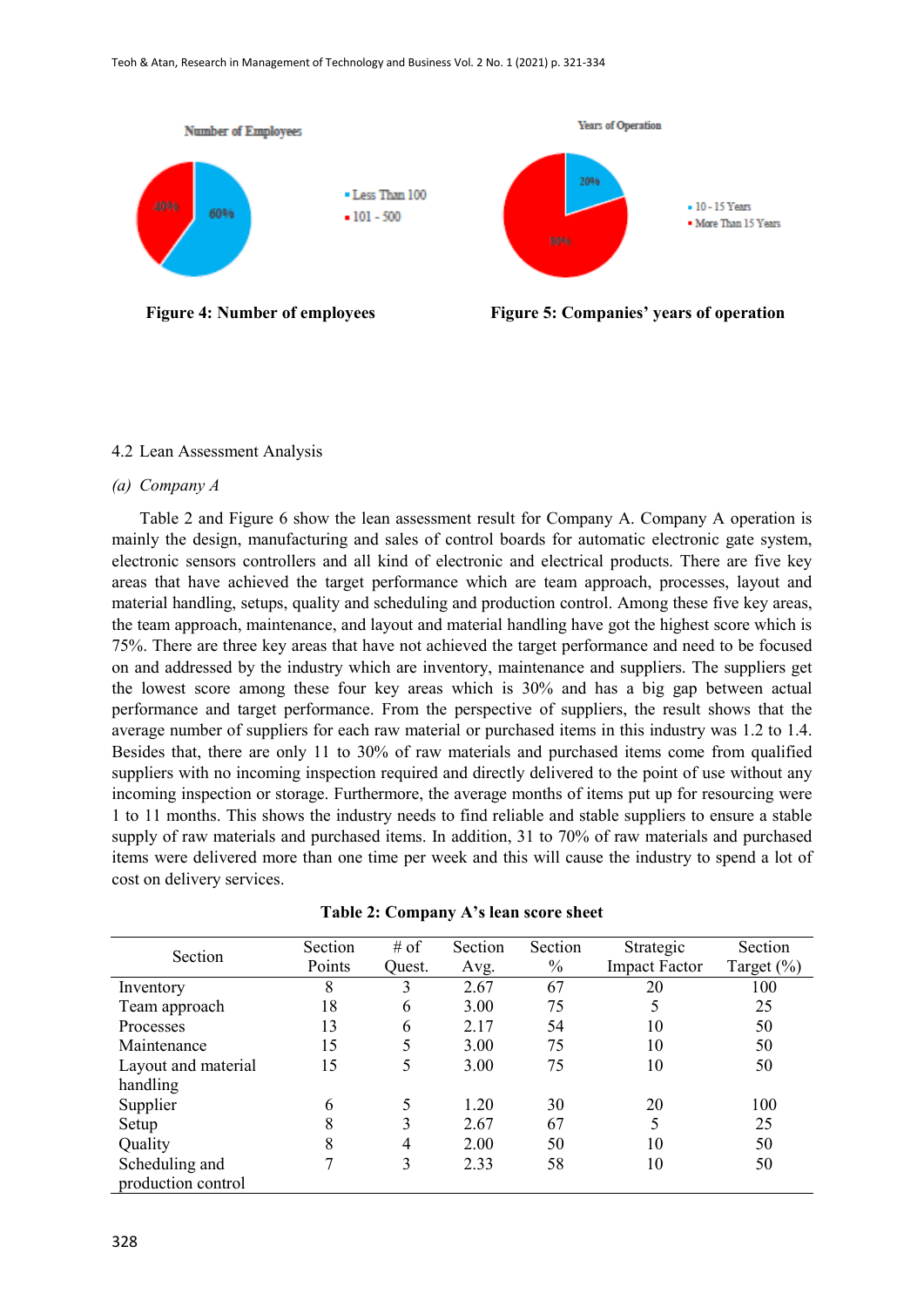| ----<br>JМ | 100    |  |
|------------|--------|--|
| $ -$       | $\sim$ |  |





#### *(b) Company B*

Table 3 and Figure 7 show the lean assessment result for Company B. Company B is a manufacturer that produced printed circuit board assembly (PCBA). There are five key areas that have achieved the target performance which are team approach, maintenance, layout and material handling, suppliers and setups. The maintenance gets the highest score which is 75% among these five key areas. Meanwhile, there are four key areas that have not achieved target performance and need to be focused on and addressed which are inventory, processes, quality and scheduling and production control. From the perspective of processes of this industry, the result shows that there are 3 large-scale machines or single process areas are in the plant that must pass 50% or more of different products and this will slow down the manufacturing processes. Besides that, the total production rate was moderately difficult to change in this industry. The overall deviation of the plant's process in this industry was in medium or mixed scale. In addition, the shift output is moderately difficult when the product mix changes. Furthermore, the technology that applied in this industry was moderate and mixed. The management's target operating capacity for individual departments or machines is 91 to 95% and this will bring a lot of burden to them.

| Section             | Section | # of   | Section | Section       | Strategic            | Section       |
|---------------------|---------|--------|---------|---------------|----------------------|---------------|
|                     | Points  | Quest. | Avg.    | $\frac{0}{0}$ | <b>Impact Factor</b> | Target $(\%)$ |
| Inventory           | 7       | 3      | 2.33    | 58            | 20                   | 100           |
| Team approach       | 16      | 6      | 2.67    | 67            | 10                   | 50            |
| Processes           | 10      | 6      | 1.67    | 42            | 10                   | 50            |
| Maintenance         | 15      | 5      | 3.00    | 75            | 5                    | 25            |
| Layout and material | 11      | 5      | 2.20    | 55            | 10                   | 50            |
| handling            |         |        |         |               |                      |               |
| Supplier            | 12      | 5      | 2.40    | 60            | 10                   | 50            |
| Setup               | 7       | 3      | 2.33    | 58            | 5                    | 25            |
| Quality             | 11      | 4      | 2.75    | 69            | 15                   | 75            |
| Scheduling and      | 7       | 3      | 2.33    | 58            | 15                   | 75            |
| production control  |         |        |         |               |                      |               |
|                     |         |        |         | <b>SUM</b>    | 100                  |               |
|                     |         |        |         | <b>MAX</b>    | 20                   |               |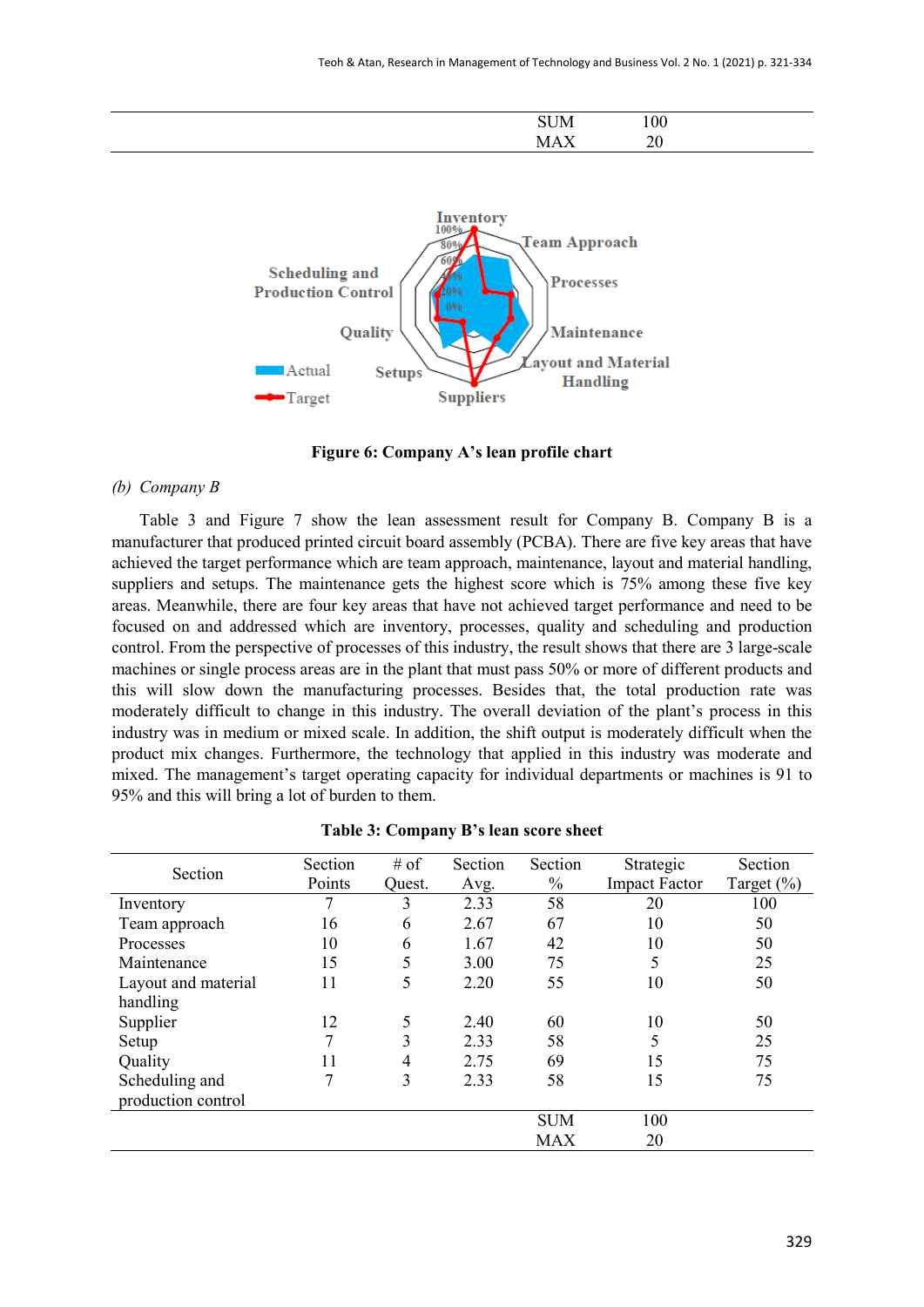

**Figure 7: Company B's lean profile chart**

#### *(c) Company C*

Table 4 and Figure 8 show the lean assessment result for Company B. Company B the manufacturer of quartz crystal unit and resistor. There are only the inventory and team approach have achieved the target performance. The inventory and team approach have got the same score which is 58%. Besides that, there are seven key areas that have not achieved target performance and need to be focused on and addressed which are processes, maintenance, layout and material handling, suppliers, setups, quality and scheduling and production control. The processes get the lowest score which is 46% among these seven key areas. The production rate in this industry will be slow because there are 3 large-scale machines or single process area are in the plant which must pass 50% or more of different products. The overall deviation of the plant's process in this industry was in medium or mixed scale. In addition, shift output was moderately difficult when occurring changes of product mix. Meanwhile, the total production rate in this industry was also moderately difficult to change. The management of this industry has set the target operating capacity of 86 to 90% for individual departments or machines. Furthermore, moderate or mixed technologies will be used in this industry.

| Section             | Section | # of   | Section | Section       | Strategic            | Section       |
|---------------------|---------|--------|---------|---------------|----------------------|---------------|
|                     | Points  | Ouest. | Avg.    | $\frac{0}{0}$ | <b>Impact Factor</b> | Target $(\%)$ |
| Inventory           |         | 3      | 2.33    | 58            | 9                    | 56.3          |
| Team approach       | 14      | 6      | 2.33    | 58            | 8                    | 50.0          |
| Processes           | 11      | 6      | 1.83    | 46            | 11                   | 68.8          |
| Maintenance         | 13      | 5      | 2.60    | 65            | 12                   | 75.0          |
| Layout and material | 12      | 5      | 2.40    | 60            | 10                   | 62.5          |
| handling            |         |        |         |               |                      |               |
| Supplier            | 10      | 5      | 2.00    | 50            | 10                   | 62.5          |
| Setup               | 8       | 3      | 2.67    | 67            | 11                   | 68.8          |
| Quality             | 10      | 4      | 2.50    | 63            | 16                   | 100.0         |
| Scheduling and      | 7       | 3      | 2.33    | 58            | 13                   | 81.3          |
| production control  |         |        |         |               |                      |               |
|                     |         |        |         | <b>SUM</b>    | 100                  |               |
|                     |         |        |         | <b>MAX</b>    | 16                   |               |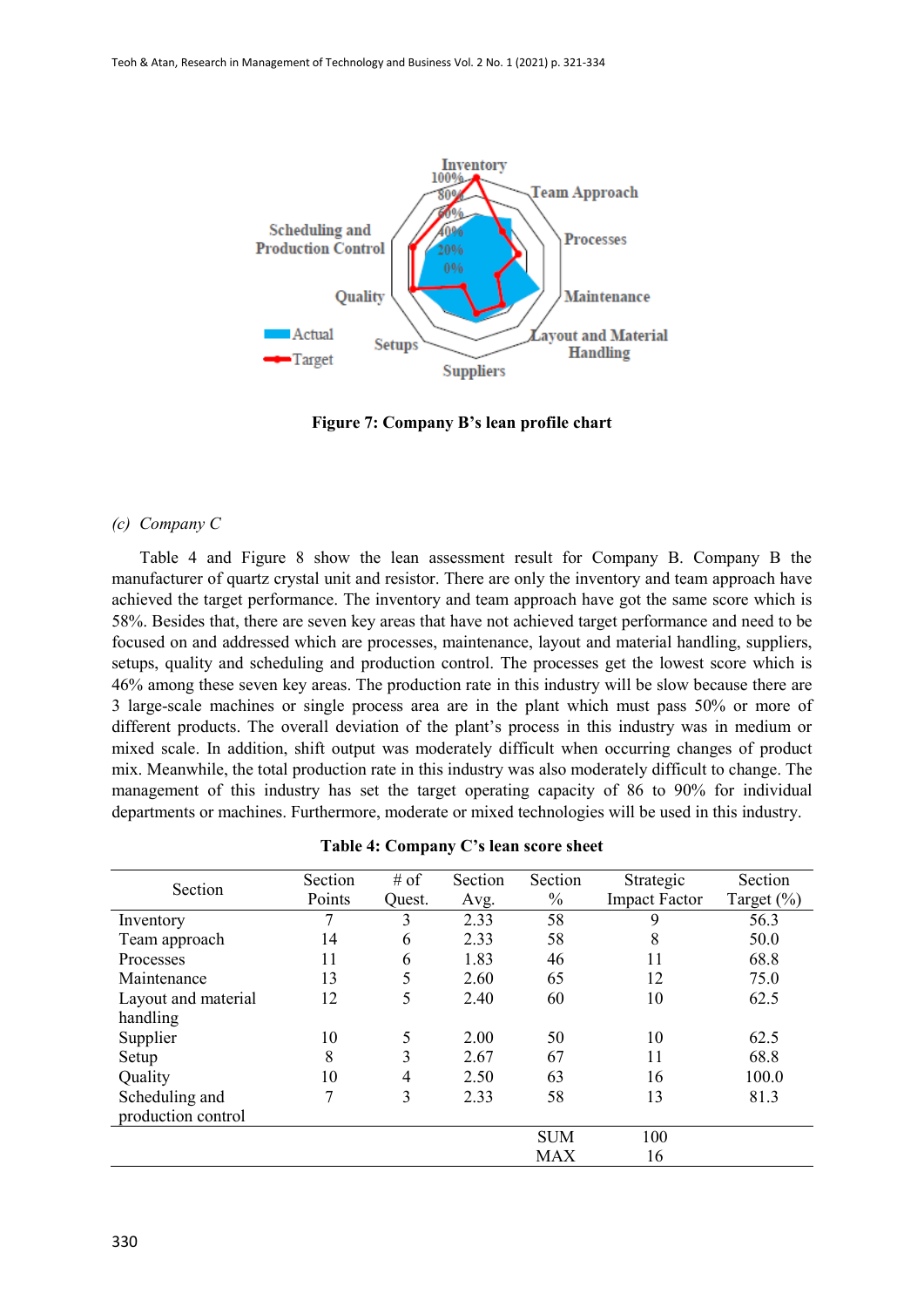

**Figure 8: Company C's lean profile chart**

## *(d) Company D*

Table 5 and Figure 9 show the lean assessment result for Company D. This company is producing mainly semiconductors and other electronic components. There are five key areas that have achieved the target performance which are team approach, maintenance, suppliers, setups and scheduling and production control. Among these five key areas, setups have achieved the highest actual performance which is 67%. Besides that, there are four key areas that have not achieved target performance and need to be focused on and addressed which are inventory, processes, layout and material handling and quality. The processes get the lowest score among these four key areas which is 33%. The production rate in this industry will be slow because there are 3 large-scale machines or single process area are in the plant which must pass 50% or more of different products. The deviation of the plant's process in this industry was in medium or mixed scale. In addition, shift output was moderately difficult when occurring changes of product mix. Meanwhile, the total production rate by  $+/15\%$  was also moderately difficult to change. The management of this industry has set the target operating capacity of 91 to 95% for individual departments or machines. Furthermore, this industry has used complex technologies in their plant's process.

| Section             | Section | # of   | Section | Section       | Strategic            | Section    |
|---------------------|---------|--------|---------|---------------|----------------------|------------|
|                     | Points  | Quest. | Avg.    | $\frac{0}{0}$ | <b>Impact Factor</b> | Target (%) |
| Inventory           |         | 3      | 1.67    | 42            | 10                   | 50         |
| Team approach       | 15      | 6      | 2.50    | 63            | 12                   | 60         |
| Processes           | 8       | 6      | 1.33    | 33            | 15                   | 75         |
| Maintenance         | 13      | 5      | 2.60    | 65            | 8                    | 40         |
| Layout and material | 12      | 5      | 2.40    | 60            | 15                   | 75         |
| handling            |         |        |         |               |                      |            |
| Supplier            | 11      | 5      | 2.20    | 55            | 5                    | 25         |
| Setup               | 8       | 3      | 2.67    | 67            | 10                   | 50         |
| Quality             | 10      | 4      | 2.50    | 63            | 20                   | 100        |
| Scheduling and      | 6       | 3      | 2.00    | 50            | 5                    | 25         |
| production control  |         |        |         |               |                      |            |
|                     |         |        |         | <b>SUM</b>    | 100                  |            |
|                     |         |        |         | <b>MAX</b>    | 20                   |            |

#### **Table 5: Company D's lean score sheet**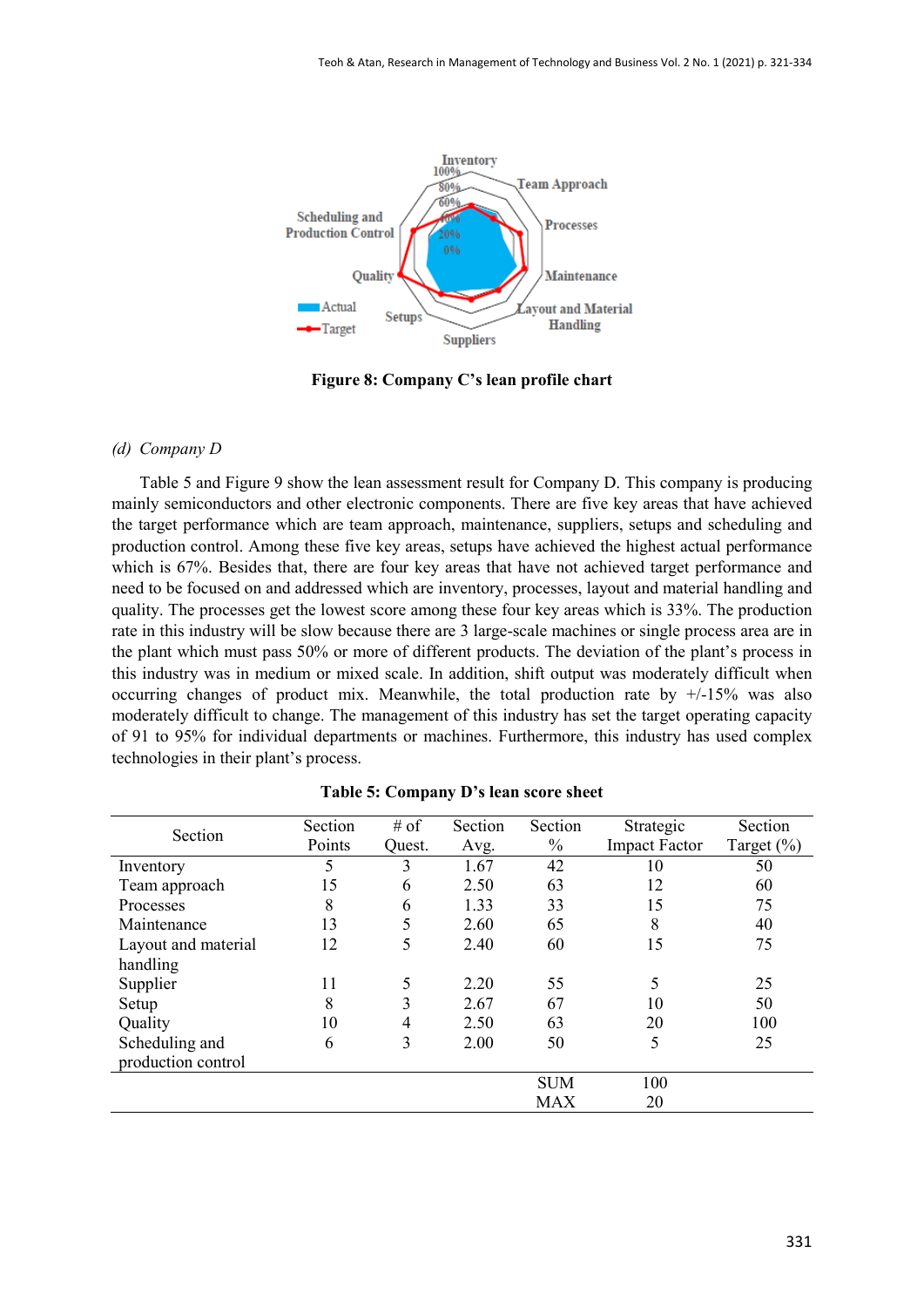

**Figure 9: Company D's lean profile chart**

#### *(e) Company E*

Table 6 and Figure 10 show the lean assessment result for Company E. This company is producing radio and television broadcasting and communications equipment. There are five key areas that have achieved the actual performance which are team approach, maintenance, suppliers, setups and scheduling and production control. Among these five key areas, the team approach and scheduling and production control have achieved the highest actual performance which is 67%. Besides that, there are four key areas that have not achieved target performance and need to be focused on and addressed which are inventory, processes, layout and material handling and quality. Layout and material handling get the lowest score among these four key areas which is 42%. The total space used for storage and material handling in this industry was 46 to 70%. Meanwhile, there are only 46 to 70% of plant space is organized by function or process and this is not enough for the manufacturing industry. In addition, the quality has a big gap between actual performance and the target performance which is 37%. There are only 56 to 80% of employees have received basic Statistical Process Control (SPC) training and the overall defect rate of the industry was 11 to 30%.

| Section             | Section | # of   | Section | Section       | Strategic            | Section       |
|---------------------|---------|--------|---------|---------------|----------------------|---------------|
|                     | Points  | Ouest. | Avg.    | $\frac{0}{0}$ | <b>Impact Factor</b> | Target $(\%)$ |
| Inventory           |         | 3      | 2.33    | 58            | 12                   | 60            |
| Team approach       | 16      | 6      | 2.67    | 67            | 10                   | 50            |
| Processes           | 10      | 6      | 1.67    | 42            | 10                   | 50            |
| Maintenance         | 12      | 5      | 2.40    | 60            | 8                    | 40            |
| Layout and material | 10      | 5      | 2.00    | 50            | 12                   | 60            |
| handling            |         |        |         |               |                      |               |
| Supplier            | 12      | 5      | 2.40    | 60            | 10                   | 50            |
| Setup               | 8       | 3      | 2.67    | 67            | 10                   | 50            |
| Quality             | 10      | 4      | 2.50    | 63            | 20                   | 100           |
| Scheduling and      | 8       | 3      | 2.67    | 67            | 8                    | 40            |
| production control  |         |        |         |               |                      |               |
|                     |         |        |         | <b>SUM</b>    | 100                  |               |
|                     |         |        |         | <b>MAX</b>    | 20                   |               |

**Table 6: Company E's lean score sheet**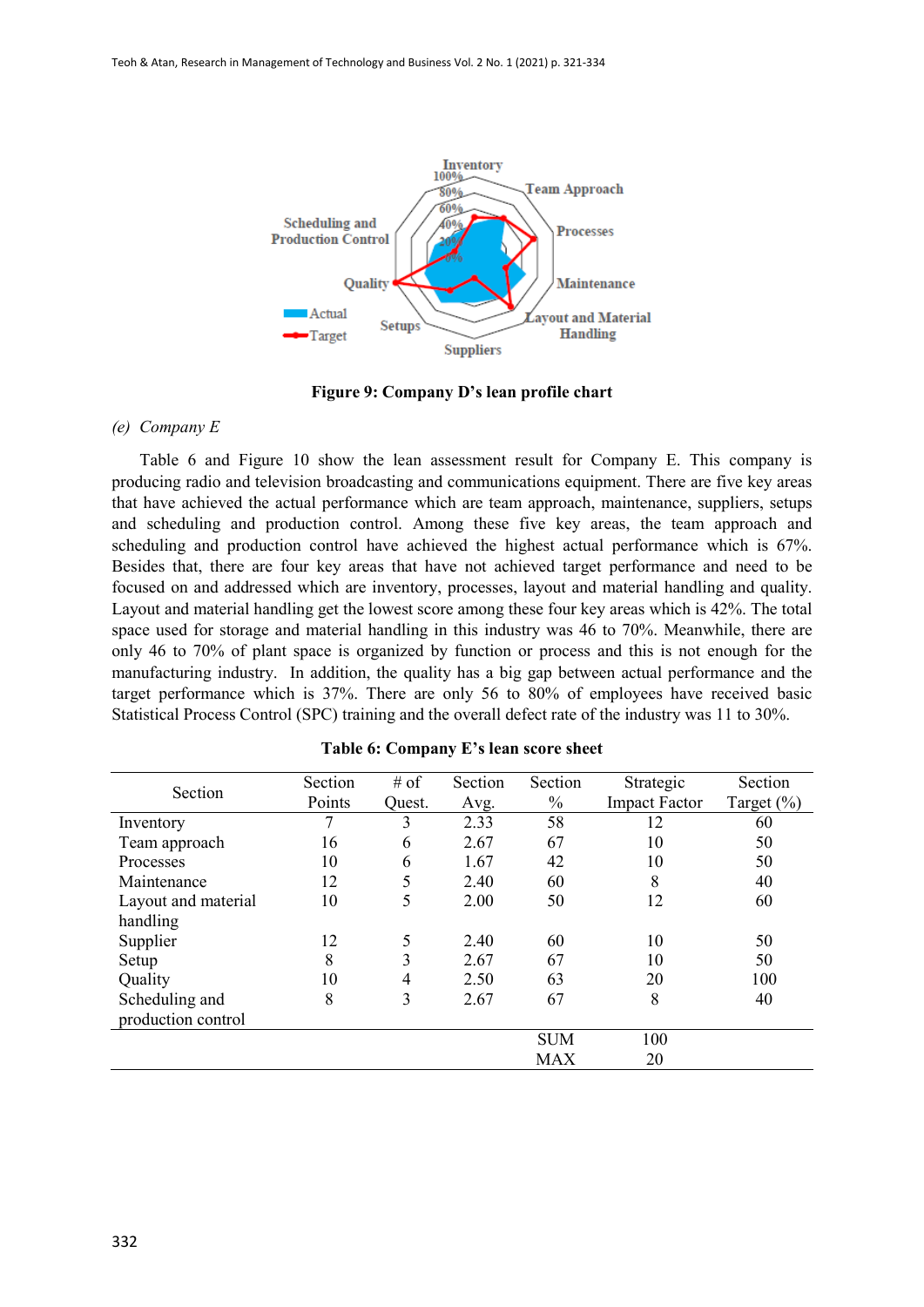

**Figure 10: Company E's lean profile chart**

## **5. Conclusion**

In conclusion, this research has successfully achieved the research objectives and answer the research questions. This research was conducted in Ipoh and five electronic manufacturing industries have been selected which are AMT Electronics Sdn. Bhd, GBM Electronics (M) Sdn. Bhd, River Electronics (Ipoh) Sdn. Bhd, Janata Electronics (M) Sdn. Bhd and K-One Industry Sdn. Bhd. Strategos Lean Assessment Tool (SLAT) that established by Quarterman Lee from Strategos Inc was used in this research to identifying, appraising, and evaluating nine significant key areas of lean manufacturing which are inventory, team approach, processes, maintenance, layout and material handling, suppliers, setups, quality and scheduling and production control.

According to the results of this study, it is realized that the overwhelming majority of industry fail to reach the target performance that they set with the lower actual performance. The factors and the root cause of each key area will be distinguished through the SLAT score worksheet, SLAT lean profile. The comparison of key areas in lean implementation achievement among the electronic manufacturing industries has been made in order to find the optimum practices. The AMT Electronics Sdn. Bhd has achieved the highest score in key areas and actual performance compare to the other four industries in inventory, team approach, processes, maintenance, layout and material handling, setups and scheduling and production control. There are several key areas that did not achieve the target performance in Ipoh electronic manufacturing industries, and they should put right to their weaknesses in proficiently lean practices implementation to improve their business performance.

This research has provided some recommendations for other researchers in their future research. Furthermore, the researcher of this research has also provided some recommendation to assist with the resolution of problems that face by the industries through several techniques of lean manufacturing that appropriate with each key area.

#### **Acknowledgement**

This research was made possible by support from the Faculty of Technology Management and Business, Universiti Tun Hussein Onn Malaysia.

## **References**